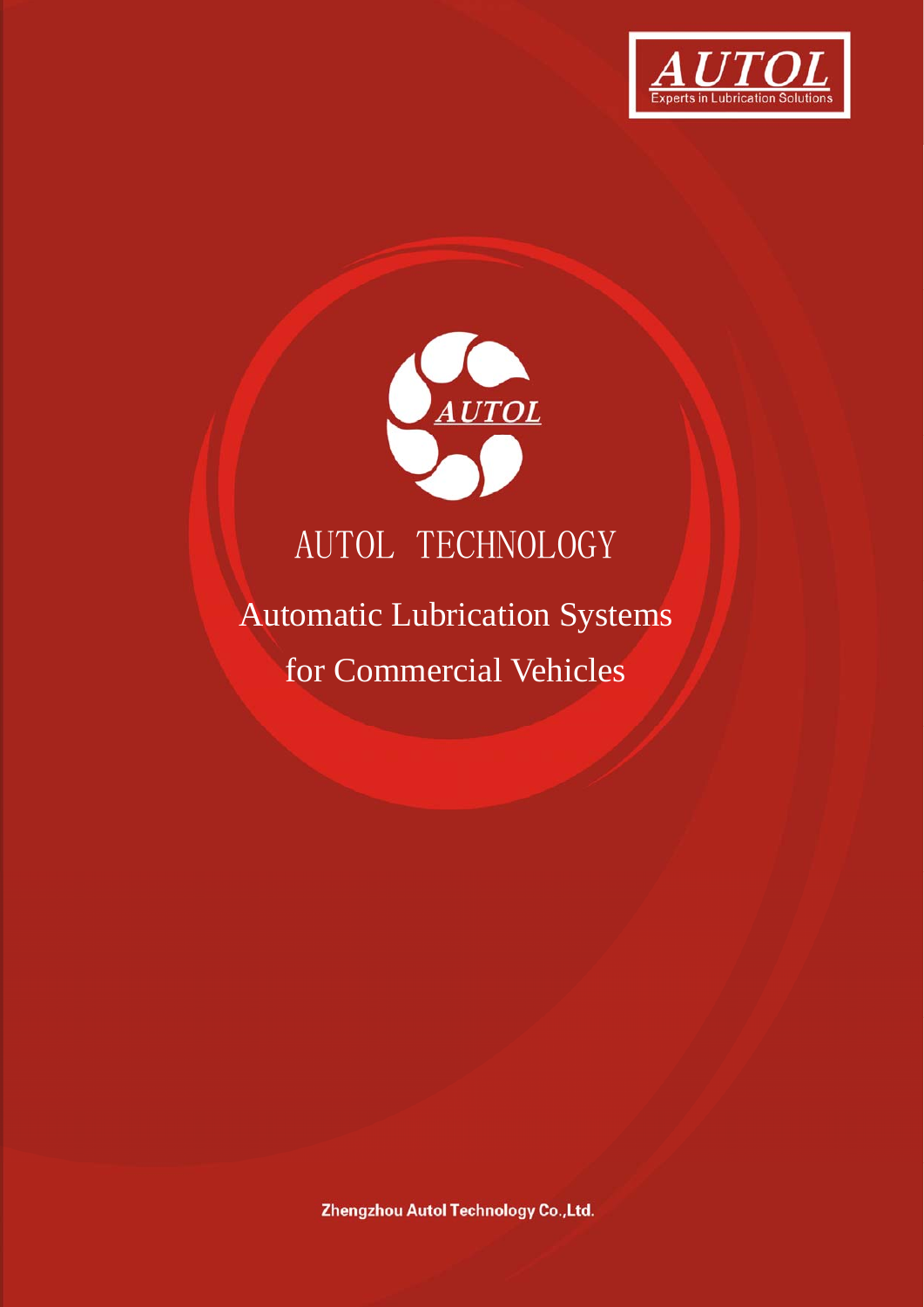





# PROFILE

Zhengzhou Autol Technology Co., Ltd. is dedicated to developing centralized lubrication system with independent intellectual property and the core competitiveness, which provides customers all over the world with integrated lubrication solutions.

As one of the professional manufacturer in centralized lubrication system, Autol has applied for more than 50 national invention patents and several international ones. Autol is one of the chief editors on national professional standard, whose products have covered all the following fields: commercial vehicles, engineering machinery, wind power equipment and heavy equipment, etc.

Autol is committed to market promotion and popularization of the centralized lubrication. With continuous innovation and improvement in technologies, Autol has been providing superior quality products and satisfied service to customers.

Autol persists in the cooperation concept "integrity & multi-win, advanced technology, excellent quality, and unlimited services", and hopes to make brilliant achievements with friends all over the world.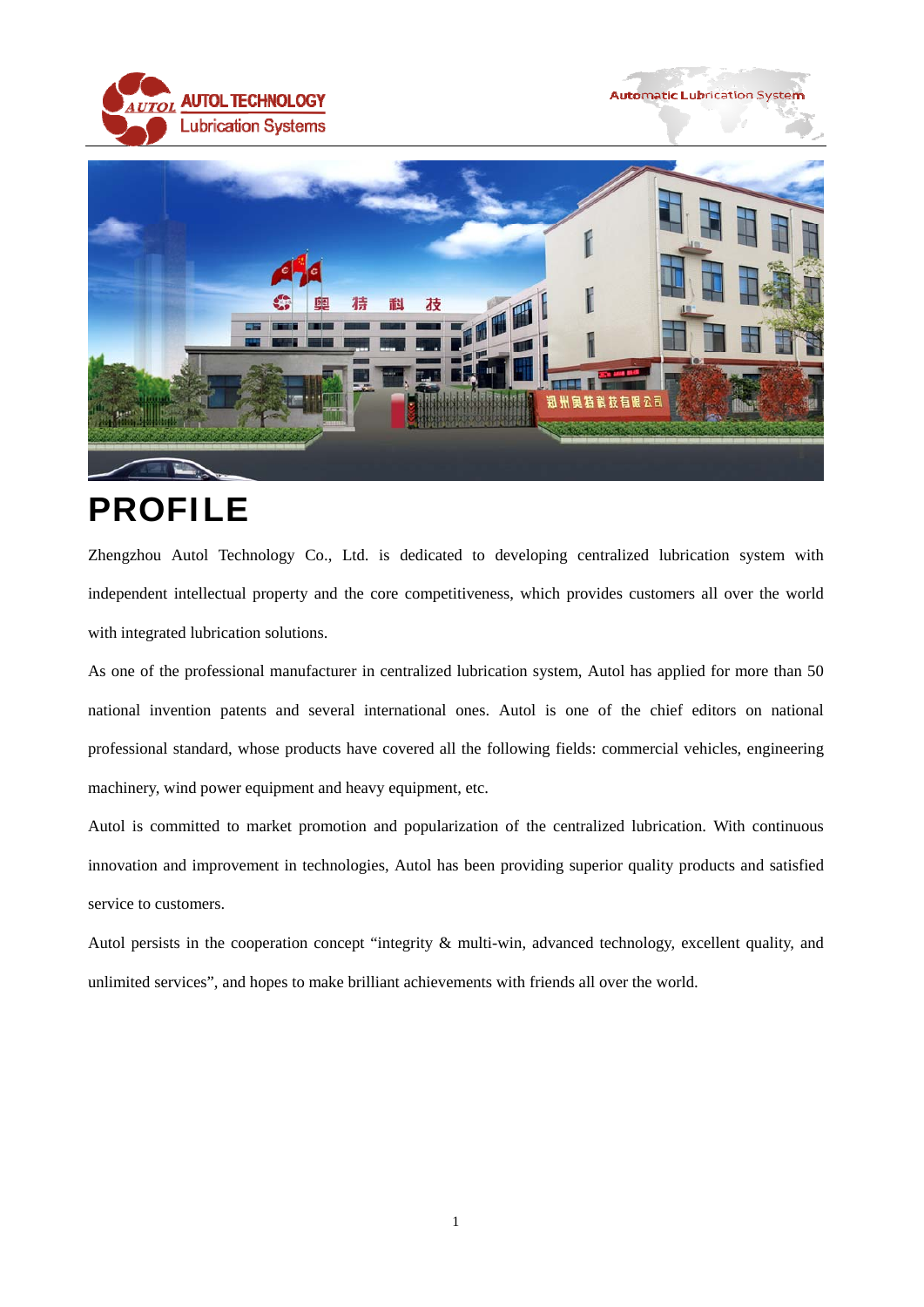





# Application of Vehicle Automatic Lubrication

The Autol AR60 automatic lubrication system for commercial vehicles supply soft grease in the correct volumes to the lubrication points. They play an essential role in friction and wear reduction, heat removal, corrosion prevention and shock absorption.

The Autol AR60 automatic system has the features of high efficiency, energy saving and reliability that other systems do not have. The system is simple to understand, instal and troubleshoot if any problems do arise.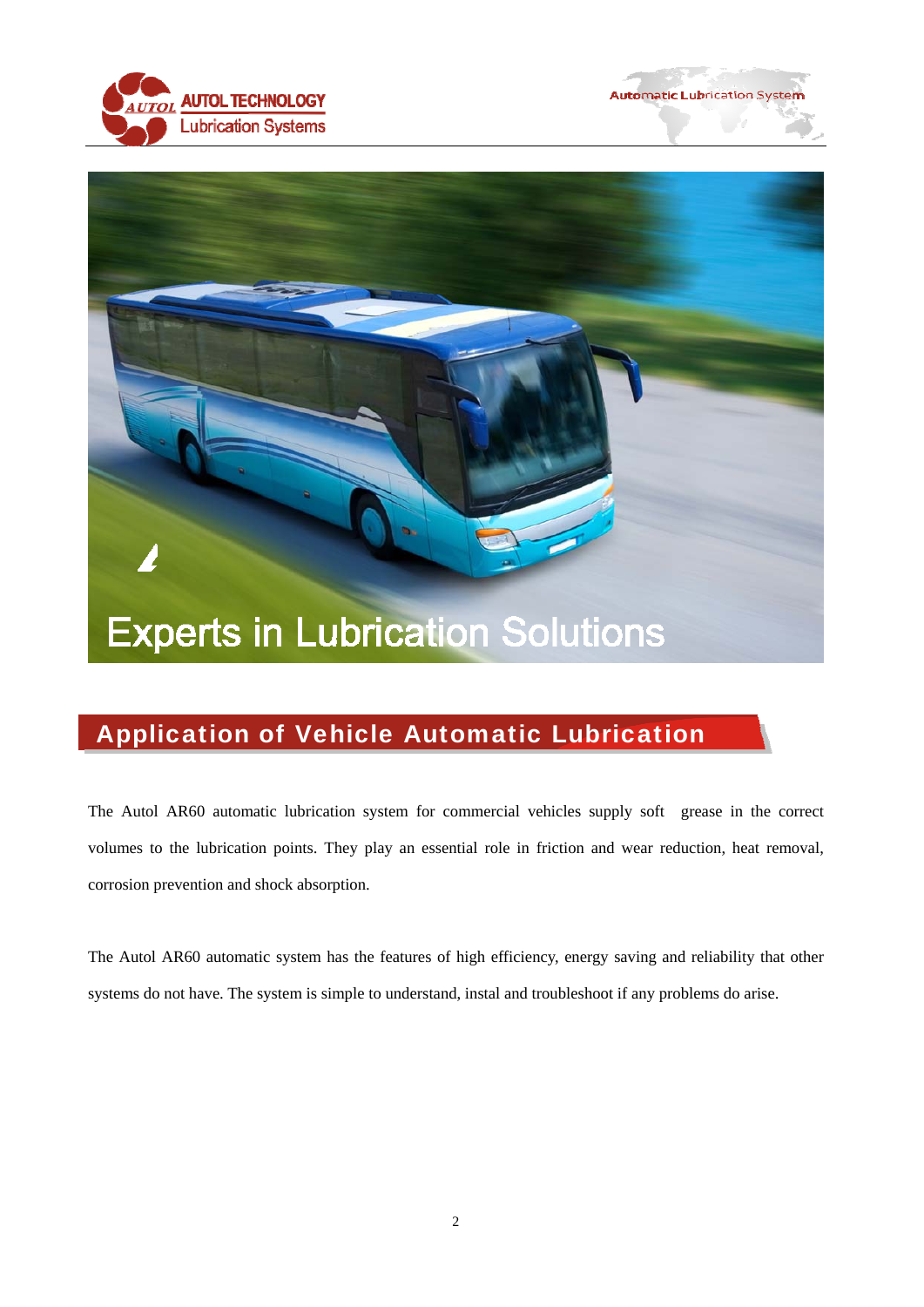

### The Current Situation of Vehicle Lubrication



In a study conducted by a major component manufacturer, it was determined that over 50% of bearing breakdowns come from improper lubrication. Insufficient lubrication and bearing contamination were the two biggest contributors to improper lubrication.



From the above graph we can see via the red line that traditional manual lubrication has shortcomings compared to automatic lubrication:

If manual greasing interval is too long the grease film is lost causing the lube points to dry out creating friction and wear.

With manual greasing it is very difficult to control the grease volume with over lubrication becoming an environmental problem as well as greatly increased grease consumption.

Manual greasing can introduce contaminants into the lube points causing premature wear.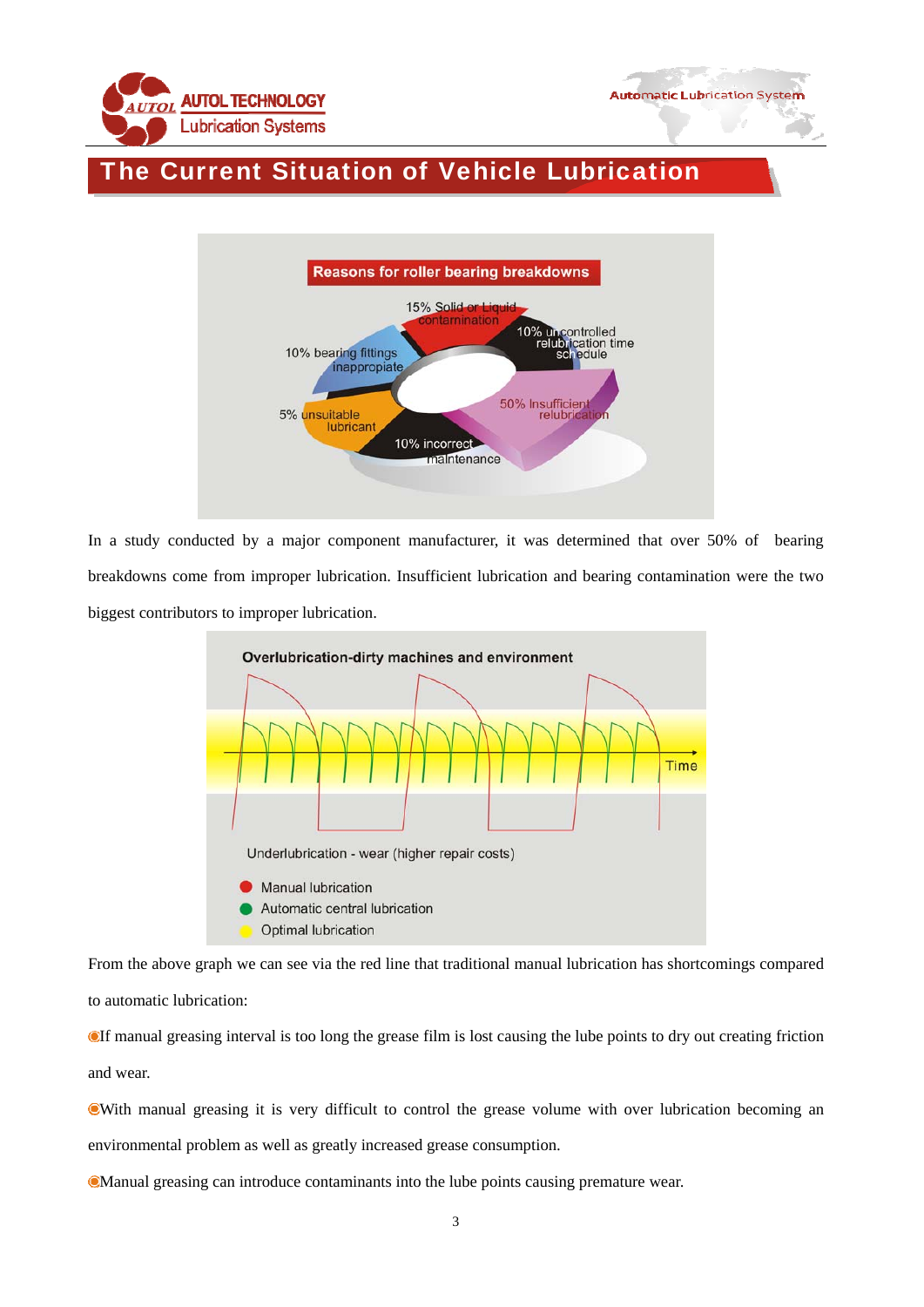



### Benefits from Automatic Lubrication

#### **Minimum Downtime**

The Autol Automatic Lubrication System supplies a small precise amount of grease at regular intervals ensuring component wear is kept to a minimum.

#### **Energy Saving**

A smooth running vehicle uses less energy. Autol AR60 automatic lubrication system ensures low friction at all lubricating points making sure the vehicle runs easier therefore reducing fuel costs.

#### **Longer Vehicle Life**

The closed system design of an automatic system keeps contaminants out allowing for longer bearing life and less downtime. Parts and labor costs are substantially reduced.

#### **Grease Cost Saving**

Greasing with manual or pneumatic gun will waste grease as these methods over grease and do not inject precise quantities of grease into the lubrication points.

#### **Improved operational efficiency**

Automatic lubrication prolongs the vehicle maintenance intervals and reduces vehicle breakdowns due to component failures and their repair times.

This ensures the vehicles are operationally efficient and therefore profitable.

#### **Increase resale value**

Autol AR60 automatic lubrication systems can therefore increase the resale value of vehicles due to these benefits.



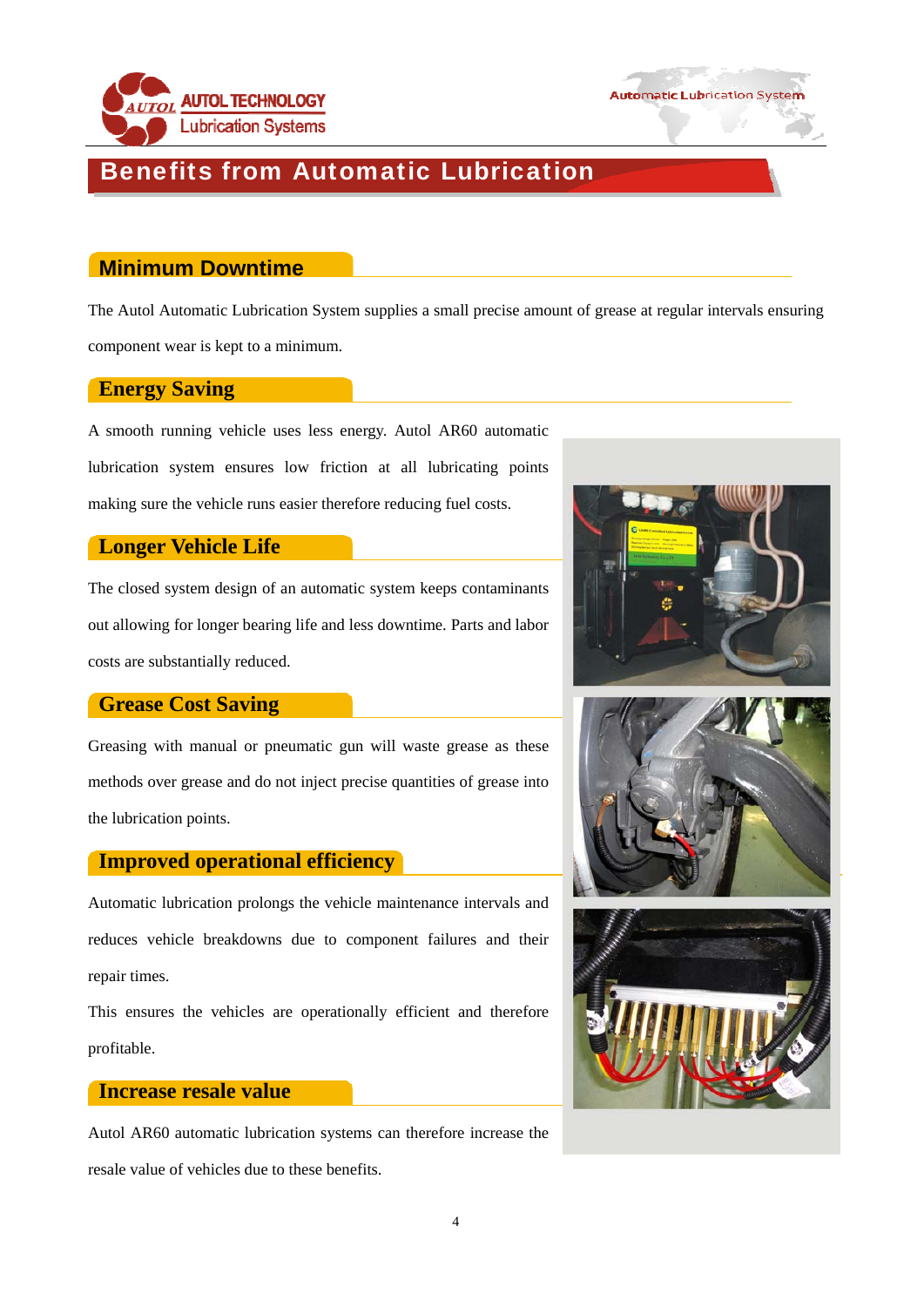

# AR60 Series Automatic Lubrication System

#### **System Description**

The Autol AR60 automatic lubrication system consists of the pump and reservoir unit, monitoring unit with digital display, timers for pause and on time, single line grease distributors and installation accessories.

The system distributes grease to all the lubrication points at preset times ensuring adequate lubrication to all points.



#### **System Operation**

After the pause/interval timer in the monitor expires the pump is started.

The pump starts to feed grease into the system. As the gear pump is operating a mixing device stirs the grease making sure of a positive prime and keeping grease from settling at the bottom of the reservoir. (This is Autol technology. Patent No:ZL 20072 0089155.2)

The pump pressurises the main line that connects the lubricant distributor bases. As the pressure builds up the pistons in the lubricant distributors force the predetermined quantities of grease into the lines feeding the lube points.

The pressure increases to the point where the grease pressure sensor advises the monitor that correct pressure has been attained. The pressure is held for up to a minute to make sure grease distributors have dispensed the grease and the pump is switched off. The pressure is released back to the reservoir and the distributors re load for the next lubrication cycle.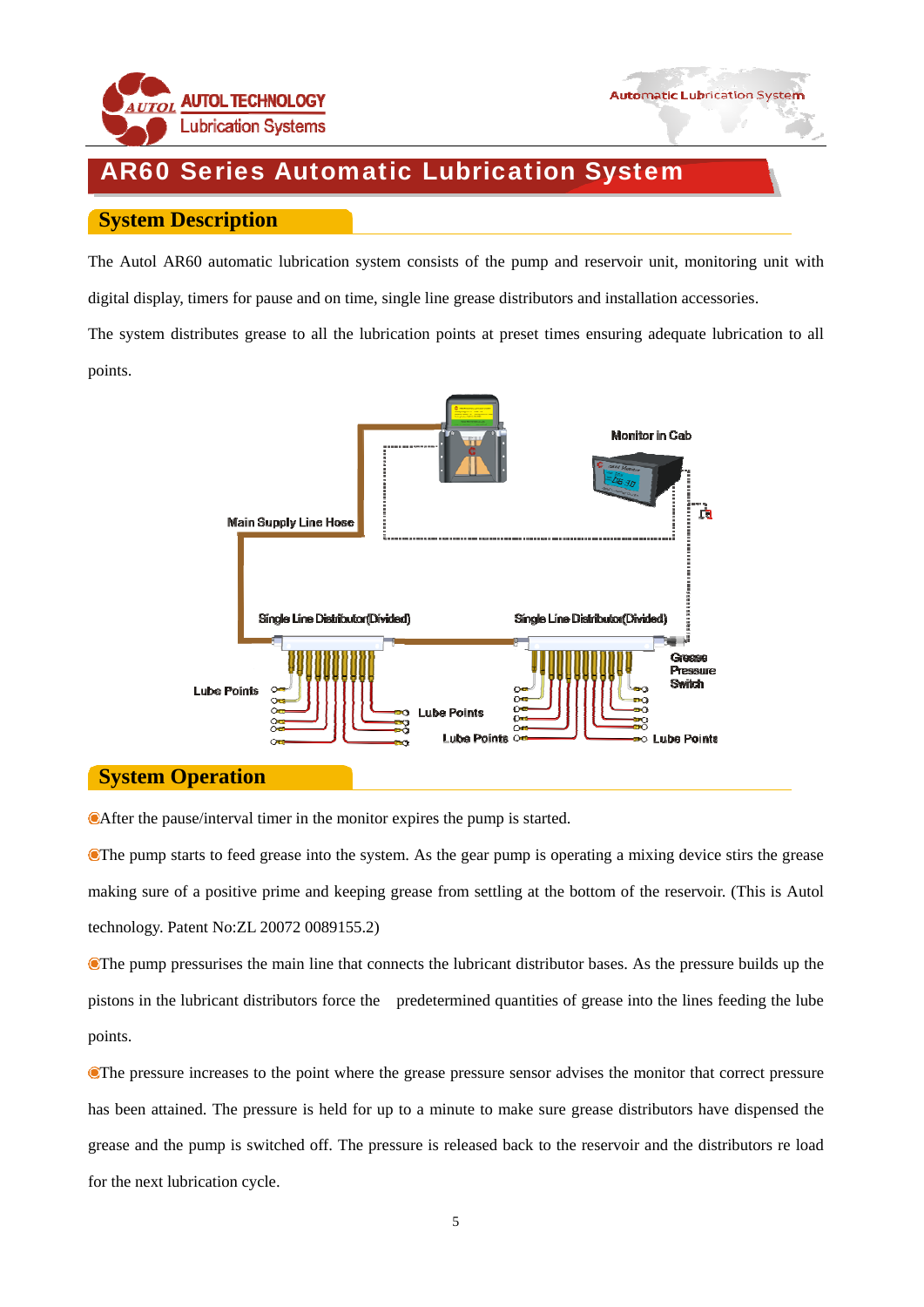



# System Technical Parameter

| <b>Item</b>       | <b>Content</b>            | <b>AR60H</b>                                                            |
|-------------------|---------------------------|-------------------------------------------------------------------------|
| Monitoring        | Control model             | ECU Microcomputer-programmed control                                    |
| unit              |                           | AK04 monitor                                                            |
|                   | Pause interval            | $6 - 20$ hours in 1 hour increments                                     |
|                   | LCD screen                | LCD dynamic display: grease pressure cycle count,                       |
|                   |                           | "ON" and "OFF" time, fault code                                         |
|                   | Pressure sensor           | Closed pressure 2.6 MPa: The system pressure when the grease            |
|                   |                           | pressure switch contacts close and then sends a signal to the monitor   |
|                   |                           | to keep the system at pressure for a further 40 or 60 seconds.          |
|                   |                           | Open pressure 2.0 MPa: As the grease pressure is returned to the        |
|                   |                           | reservoir the grease pressure switch contacts open and the oil pressure |
|                   |                           | signal "ON" in the monitor will go out.                                 |
|                   | Temperature               | When the optional temperature sensor is fitted it will switch off the   |
|                   | sensor                    | pump at -20'C. This is to protect the pump                              |
| Pump              | Operating time            | Operating time Adjustable 40 or 60 seconds after the grease pressure    |
| module            |                           | sensor has been activated. To make sure the distributors operate        |
|                   | Gear pump                 | High volume gear pump                                                   |
|                   | Resvervoir capacities     | 2.8L                                                                    |
|                   | Power output              | 20W<br>$12V/4A$ (or $24V/2A)DC$                                         |
|                   | Pump flow rate            | $120$ ml/min                                                            |
|                   | Output pressure           | At normal ambient temperature is 3.8 MPa                                |
|                   | Max.Lube point            | 65 points                                                               |
|                   | Grease recommended        | NLGI-0#、00#、000#                                                        |
| Distributor       | Discharge pressure        | At normal temperature 2.5MPa                                            |
|                   | Distributor outputs       | $0.1ml$ , $0.2ml$ , $0.4ml$                                             |
| Tubing            | Mainlines                 | $\&$ 10×1.5 nylon tubing or $\&$ 10×1 nylon tubing                      |
| specifications    | <b>Distribution lines</b> | $\&$ 4×0.75 nylon tubing                                                |
| Temperature range |                           | $-40^{\circ}C$ to $+80^{\circ}C$                                        |

**[Note] Please make sure to use the grease recommended.** 

Grease recommendations – Use Lithium E P grease.Temperatures down to -20'C. use NLGI grade 0.Temperatures from -20'C to – 40'C use NLGI grade 00 or 000.

#### **Key Features of Our Leading Technology**

The advanced Autol gear pump uses the latest technology and pumps EP 0 grease year round.

The upgraded design of the grease distributors with a higher pressure discharge of grease gives a better lubricating effect.

Our patented waterproofing technology guarantees the equipment will still function properly when submerged in water.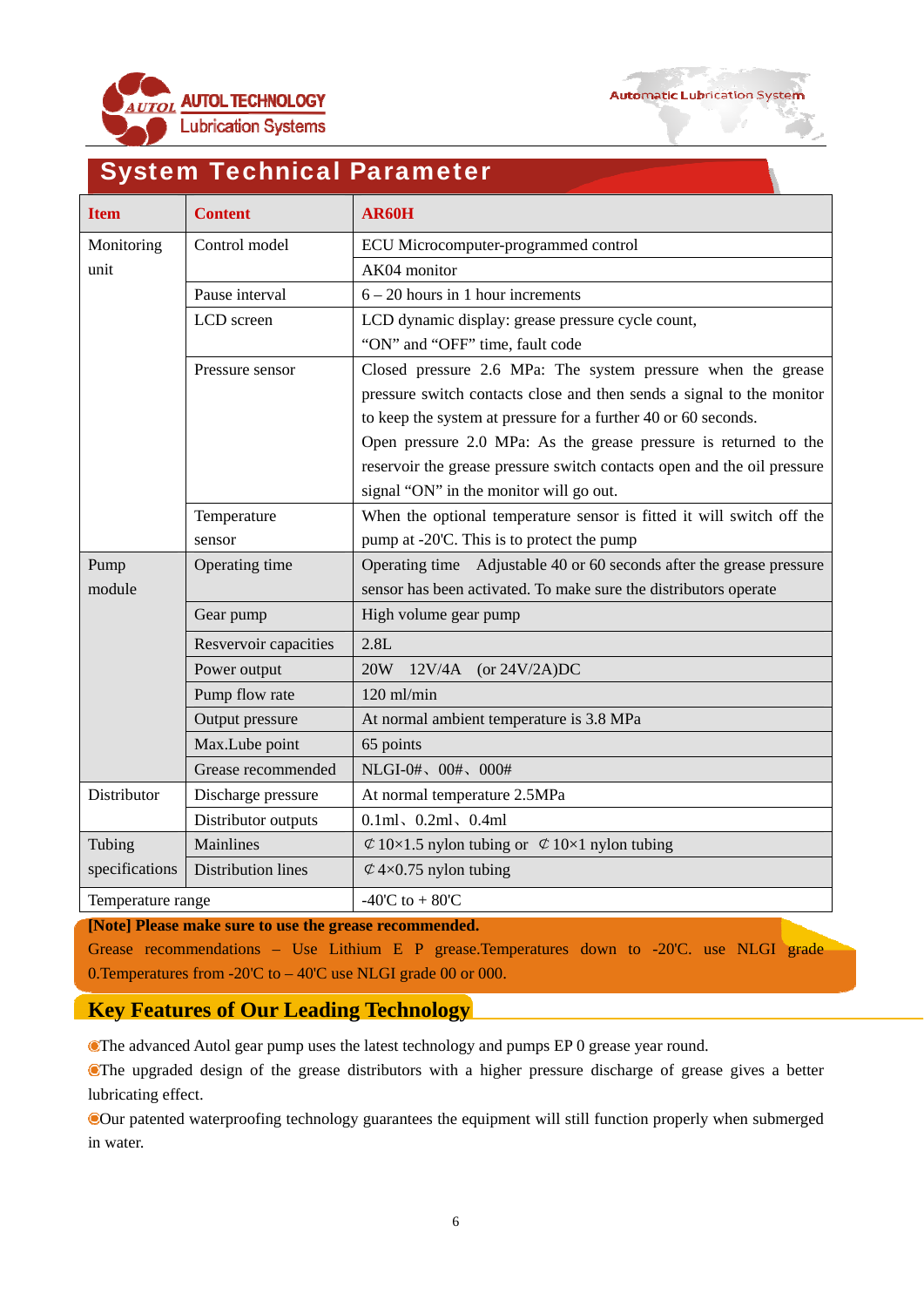

# System Application

The AR60 automatic lubrication systems for Commercial Vehicles have been researched and designed to provide the optimum lubrication for vehicles such as Trucks, Buses, Coaches, Waste vehicles, Sweepers, Agricultural machines, Special vehicles etc.

**Automatic Lubrication System** 

- 10

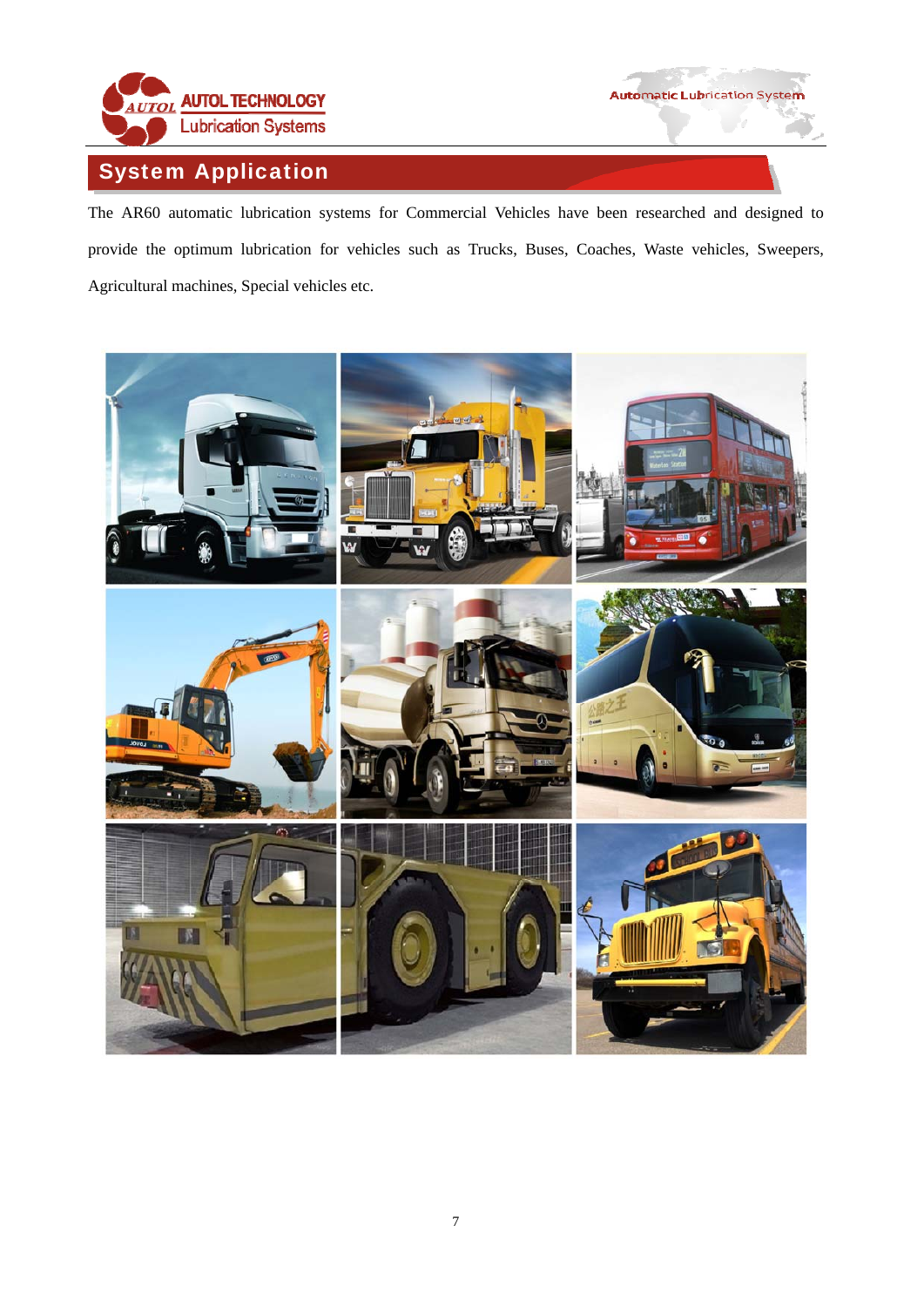



# System Schematic and Component





#### **Monitor––**

It is the brain of the system. Its function is to monitor and dynamically display the real-time data from the system.



#### **Pump––**

It's the heart of the system and delivers the grease from the reservoir to the grease distributors at high pressure.

#### **Lube Points––**

. lubricated regularly Each vehicle has different numbers of lube points, which need to be

#### **– Distributor–**

They deliver grease to the lube points in the quantities required.